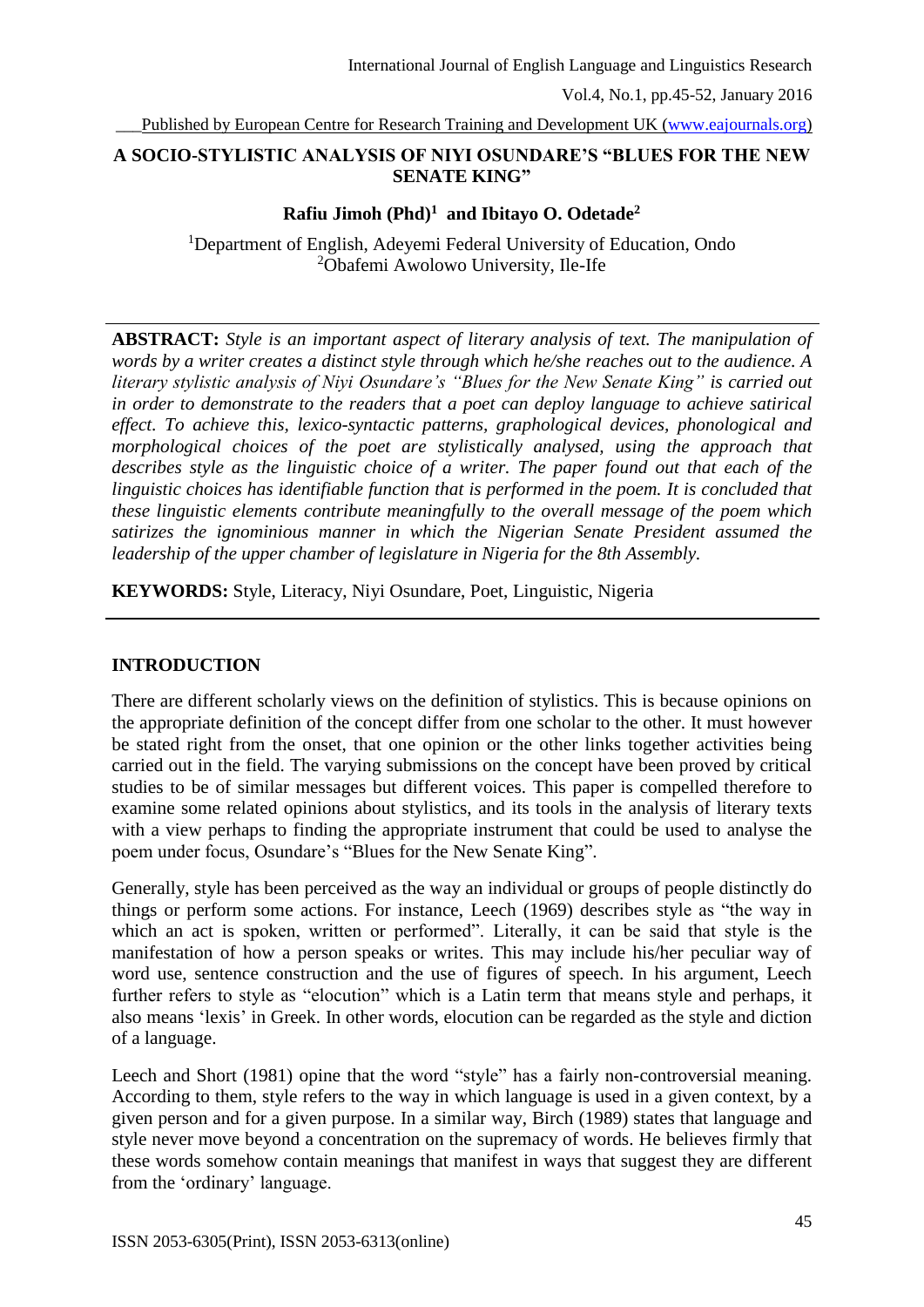Vol.4, No.1, pp.45-52, January 2016

Published by European Centre for Research Training and Development UK [\(www.eajournals.org\)](http://www.eajournals.org/)

Oloruntoba-Oju (1999) believes that style is almost synonymous with variety. In other words, style refers in a simple way to the manner of expression which differs according to the various contexts. Style in this regard may be reckoned with in terms of the sociolinguistic concepts that produce the variation. For instance, styles may differ according to place (Western or African), time (Old English, new English, Classical Poetry etc.), individuality (the style of Shakespeare, style of Niyi Osundare) and modality (written, spoken, complex, poetic, informal, formal etc.). It has also been observed that the scientific study of style is known as stylistics. We may also need, in this context to provide some scholarly views about the concept stylistics, in order to give our paper a clear focus.

Widdowson (1975) defines stylistics as "the study of literary discourse from a linguistic orientation". He is of the opinion that there is a relationship between linguistics and literary discourse since one helps in the analysis of the other. He states further that stylistics occupies a central place between linguistics and literary criticism and its role is to mediate between the two. Simpson (2004) corroborates this view when he opines that "to do stylistics is to explore language, and, more specifically, to explore creativity in language use". Stylistics helps in studying the defamiliarisation of everyday language use. He states further that doing stylistics enriches our ways of thinking about language. For instance, exploring language offers a substantial purchase on our understanding of (literary) texts. According to Ekwutosi (2009), stylistics may be defined as:

> a branch of linguistics which studies the features for the distinctive uses' of varieties of language in different situations. It tries to establish principles capable of accounting for the particular choices made by individuals and social groups in their use of language.

As earlier observed, stylistics lends itself to the distinctive and typical use of language. Ohanedozi (2013) corroborates this by stating that the study of stylistics involves the study of how linguistic features are used to achieve different meanings and purposes, especially in the line of creativity. Stylistics, in other words, is applied at all levels of language analysis; phonology, graphology, grammar and semantics. All these levels of stylistic analysis are quite germane to the description of Osundare's Blues for the New Senate King. Some of them are identified as follows:

Graphology is the particular way of arranging the printed material on the surface structure of the text. Jimoh (2013) states that "a poet normally strives to recapture the original spoken situation of a poem in the written form through the various choices he makes in the management and presentation of the graphic features such as lineation, orthography and punctuation devices like dash, hyphenation, capitalization, caption, and so on. This observation aligns with Alabi (2007), who opines that a graphological analysis of style in a text involves the foregrounding of quotation marks, ellipses, periods, hyphens, contracted forms, special structures, the full stop, the colon, the comma, the semi colon, the question mark, the dash, lower case letters, gothic and bold prints, capitalization, small print, spacing, italics and so on.

Phonology in stylistic analysis deals with analyzing pattern of sounds and the peculiar way in which an author makes use of these sounds to convey meaning. Lodge (2009) states that "phonology is the scientific study of linguistic systems, specifically the way in which sounds represent differentiations of meaning in a language". Phonological features that are usually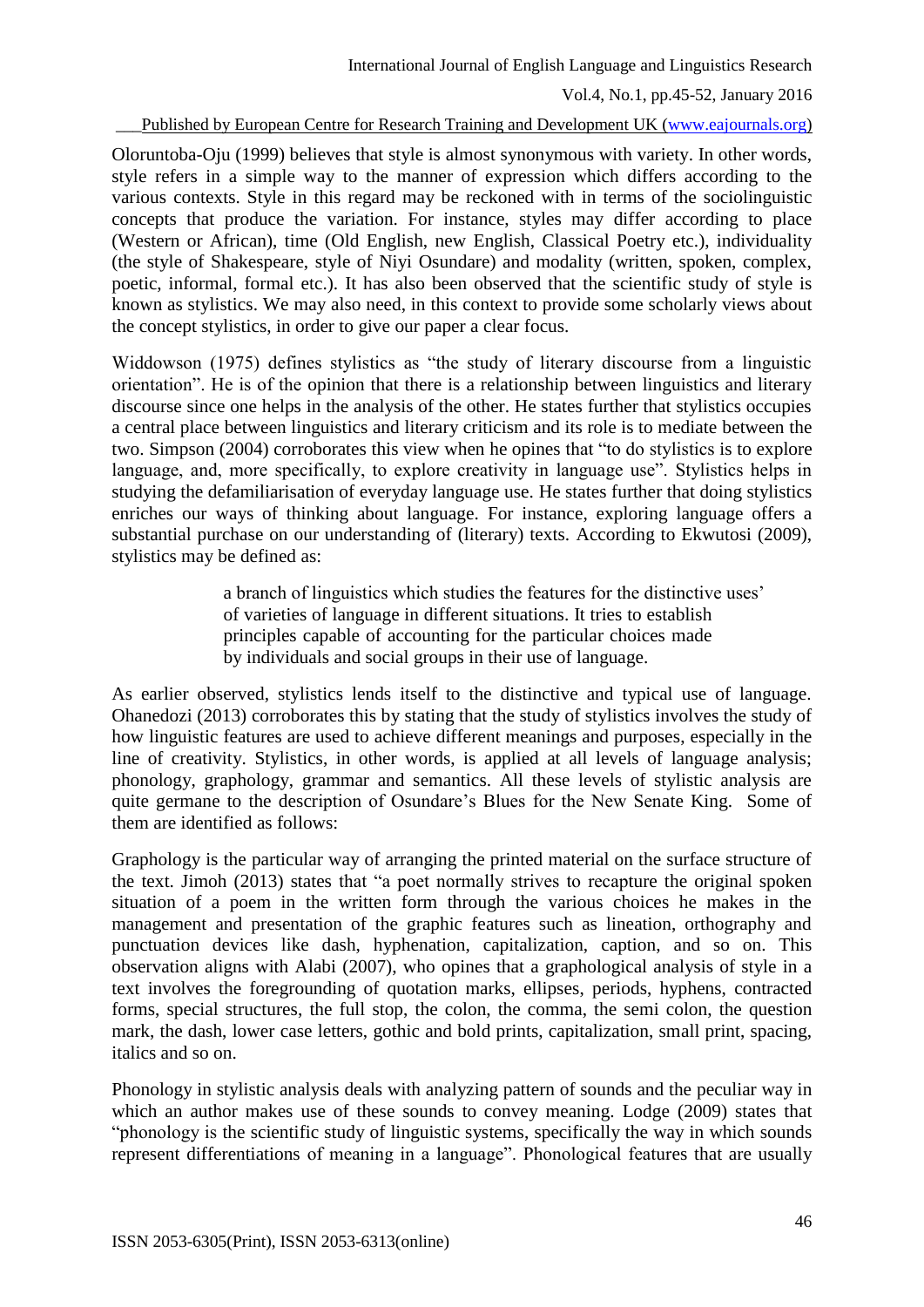Vol.4, No.1, pp.45-52, January 2016

Published by European Centre for Research Training and Development UK [\(www.eajournals.org\)](http://www.eajournals.org/)

considered in stylistic analysis include metre, sound pattern, alliteration, consonance and assonance.

Lexico-Syntactic Features is a combination of two features of language – lexis and syntax. Lexis is the total vocabulary that makes up a language while syntax is a set of rules that govern the structure of a sentence. Lexico-syntactic patterns may therefore be obtained through various means which include unusual or inverted word order, omission of words and repetition.

Morphology refers to word formation processes in language. Mark and Kirsten (2005) states that morphology refers to the mental system involved in word formation or to the branch of linguistics that deals with words, their internal structure, and how they are formed". Morphological devices in stylistic analysis include compounding, affixes (prefix and suffixes) coinages and so on.

All these levels of language analysis represent the convenient bits of language activities that succinctly provide a good background against which we can locate our views and arguments in this paper. Before we carry out our analysis, however, it is necessary at this juncture to briefly provide background information on the poet, Niyi Osundare, and his style of poetry. This, we believe, could provide insight into his motivation for "Blues for the New Senate King".

## **African Poetry and Osundare's Poetry**

Poetry in Africa did not start with the coming of the colonialists. Oral poetry was part and parcel of everyday life of Africans. In fact, Oral African poets have been commenting on daily happenings in their environment even before the arrival of the colonialists. As it is often observed, art is never created in vacuum. Indeed, it will be right to say that for any literary work to be relevant, it is necessary that it bears relevance, explicitly or implicitly, to the social milieu in which it is set (Kehinde Ayo, 2005) African poetry therefore becomes a site in which the poet plays the role of a teacher that enlightens the society about what is going on in their domain. Some of these poets go beyond educating the masses to stirring up revolution in order to bring about positive change in the society. The various developmental stages of African poetry (written) reflect the historical realities of such era.

Bamikunle (1991), while commenting on the relationship between literature and history, states that art depends on historical realities from the subject matter (mankind), to the language (medium of expression) and the artistic traditions that provide the author with form and other modes of expression, to the critic and the reading public that literature needs to survive. Osundare (2008), in his monograph titled "The Writer as a Righter" rightly points out that "the writer by virtue of his ability to transcend quotidian reality has a duty to relate not only how things are but how they could or should be". It is from this point that we proceed to examine briefly the author's background.

Niyi Osundare (born in 1947 in Ikere – Ekiti, Ekiti State, Nigeria) is a prolific poet, dramatist and literary critic. He obtained degrees at the University of Ibadan, the University of Leeds and York University Canada. Previously, Professor and the Head of English Department at the University of Ibadan. He has always been a vehement champion of the right to free speech and is a strong believer in the power of words, saying, "to utter is to alter". Osundare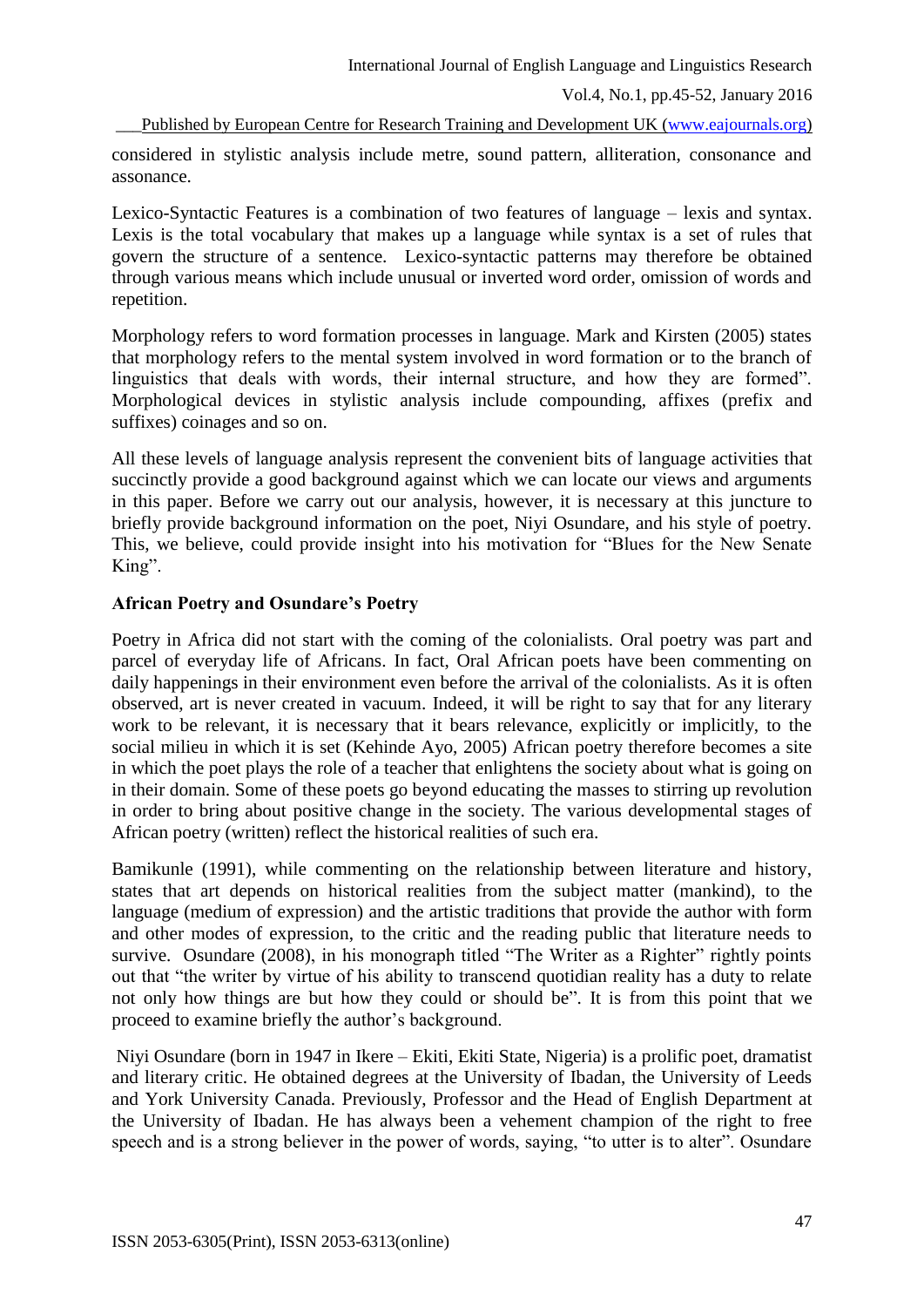Vol.4, No.1, pp.45-52, January 2016

Published by European Centre for Research Training and Development UK [\(www.eajournals.org\)](http://www.eajournals.org/)

is renowned for his commitment to socially relevant art and artistic activism. He believes that there is no choice for the African poet but to be political

> You cannot keep quiet about the situation in the kind of countries we find ourselves, in Africa. When you wake up and there is no running water, when you have a massive power outage for days and nights, no food on the table, no hospital for the sick, no peace of mind … (Osundare, 2014)

His works include: Songs from the Market place, Village Voice, The Eye of the Earth, Moonsongs, Songs of the season, Waiting Laughters, Mildlife, Random Blues, The Word is an Egg and so on. Having said this about the African poet, Niyi Osundare, we are now solidly provided with the requisite knowledge to analyse Osundare's "Blues for the New Senate King" that is our focus in this paper.

# **Stylistic Analysis of Niyi Osundare's "Blues for the New Senate King"**

One of the major stylistic techniques deployed in this poem is foregrounding. This is achieved through structural repetition. Some of the examples are stated below:

- He wanted so desperately to be king of senate Haba! He wanted so desperately to be king of Senate
- He only cares for three big people: "I, Me, and Myself" He only cares for three big people: "I, Me, and Myself"
- His feet never know the way to the house of Honour Yes, his feet never know the way to the house of Honour

In the above extract, there is a constant repetitive use of lines if we consider the phonological structure of the poem. It could be argued that perhaps the poet uses this device to create an overall rhythm for the poem. With the repetitive use of lines, the reader is expected to get acquainted with the message as he/she reads along. The repetition of lines in this poem is also meant to draw the attention of the intending audience to the manner in which the new Senate King in Nigeria emerged. The new Senate King for instance, refused to abide by party laws and directives on the election of new officers for the Senate. Rather, he colluded with other Senators and manipulated the Senate Rules to ascend to the 'throne'. This desperate and selfish ambition is vividly captured in stanza two where the poet states that: "He only cares for three big people: "I, Me, and Myself". These are possessive pronouns which are selfreferral and a personification of self-centeredness. The genesis of this possessive act has been traced to be the constant trait of Nigerian/African politicians who place their self-worth and gain above the masses that voted them into power. To actualize the stylistic use of repetitive pattern in this poem, the poet also makes repetitive use of pronouns 'He' and 'His' which are third person pronouns to show the New Senate King as being detached from the voters, You and I, that is second and first person pronouns respectively. This is meant to point to the overriding ambition and inordinate tendencies to be crowned as the New Senate King, even against the wishes of the ruling party.

There is also the use of compound words in the poem, such as "power-drunk", "powerintoxicated" and so on. The fact that these two compound words derived their meanings from the base "power" attests to the over bearing influence of power grabbing in the whole political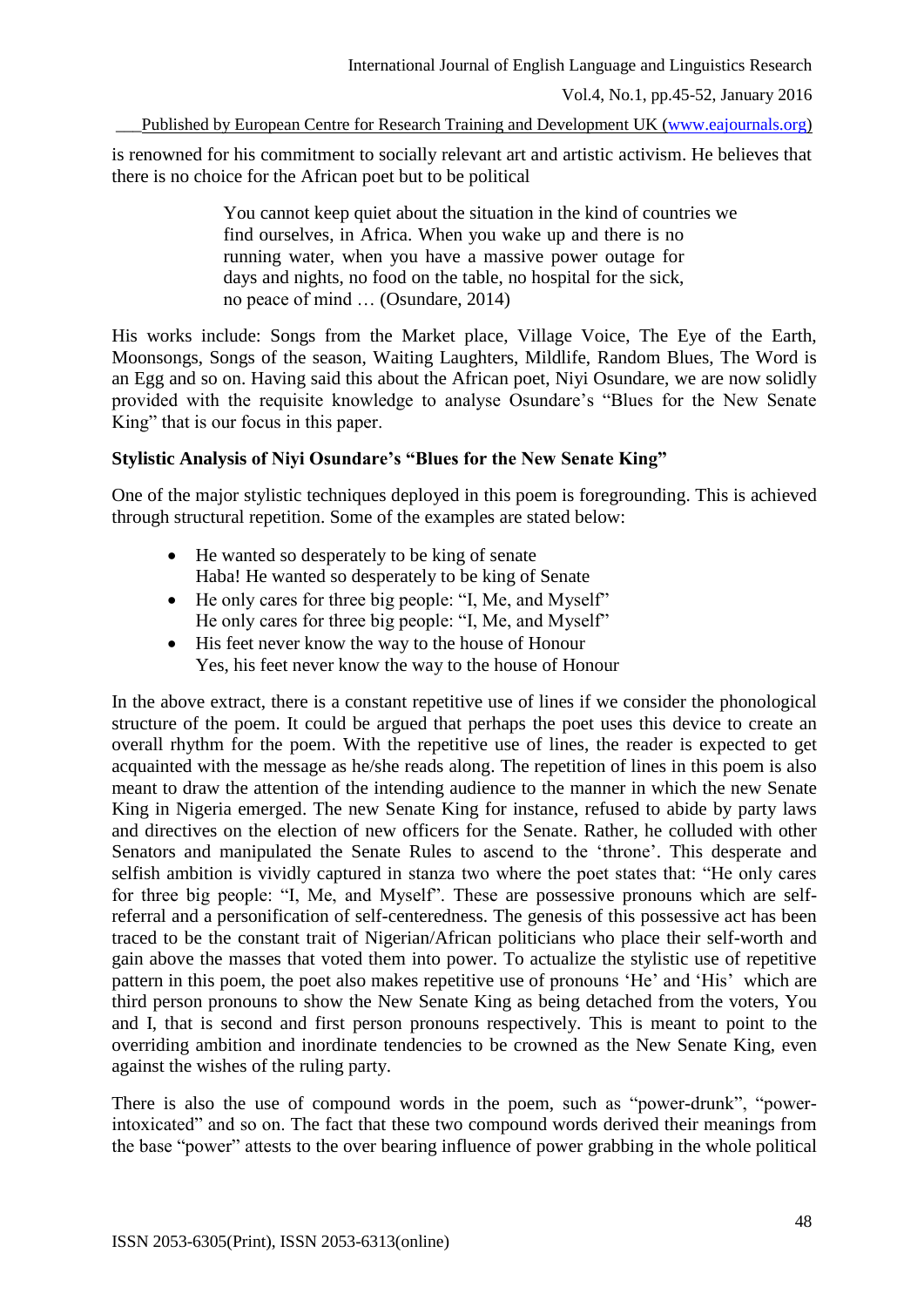Vol.4, No.1, pp.45-52, January 2016

## Published by European Centre for Research Training and Development UK [\(www.eajournals.org\)](http://www.eajournals.org/)

scenario. An average politician in Nigeria not only seeks power to amaze wealth but is also corrupt by power and intoxicated by power, just before the power corrupts him/her absolutely.

The compound words may have also been used by the poet to vividly portray the intensity of how politicians generally misuse the authority given to them by the masses. "Power-drunk" connotes politicians, who on getting to the various elective positions, seek more ways to consolidate their hold on power. This is a situation whereby the New Senate King, and by extension politicians in Nigeria generally, is never satisfied with whatever positions they are elected into. They always want more, just like the age long Oliver Twist. On the other hand, the poet also characterizes the new Senate King as "power intoxicated". This is perhaps because the new Senate King feels so excited about this exalted position that he forgets the 'short-cut' and political maneuvering that brought him into power. He abandons his primary responsibility of maintaining integrity of the highly coveted seat of the senate king, by bending the rule and modifying the law to achieve his whim and caprices, a situation akin to adjusting the goal post when a match is already on.

The poet while portraying the greedy attitude of the New Senate King, also deploys collocatives to further project this avariousness of the New Senate King. Consider the following:

- A discredited enemy behind his tarnished banner
- True scion of a cold and crooked clan
- He trampled the people's Hope in the shameful mud
- Broken banks, broken dreams, and broken lives
- He's a fitting heir to dubious pedigree
- They plod through life like shameless masquerades

In line one, the adjective discredited is used to qualify the noun enemy. This is an attempt by the poet to reveal the dishonesty of the New Senate King. In the same line, the adjective 'tarnished' is used to modify the noun 'banner', in order to give detailed description of how the New Senate King and politicians pretend to deceive the populace in order to get to the position of authority. In line two, 'true' is used to qualify the noun 'scion' while crooked is also used before the noun clan. This is to probably portray the New Senate President in the light of a personality that comes from a generation of deceivers who professionally use falsehood as a means of livelihood. The New Senate King must have come from a family where politics is seen not only as a means to amass wealth or gain cheap popularity but also as a do-or-die affair.

In line three, 'shameful' as an adjective is used to qualify the noun 'mud'. Mud is a very soft or wet earth. So, to have added 'shameful', it shows the extent at which the new Senate King has despaired the people's hope of a new found 'change', as against a party that has governed for many years without any evidence of a desirable impact on the people. In line four, broken is repeatedly used to evoke the nouns – banks, dreams and lives. These evocations are perhaps sought by the poet to illustrate the role of the new Senate king in the moribund SG Bank that used to be a vibrant bank in the early 1990s. It is as if the poet is calling on authorities to urgently set machinery in motion to investigate the bankruptcy. For instance, the media reported that the New Senate King and his siblings took loans from the banks with low interest rate and disappeared without even refunding the principal not to talk of the interest. This was revealed while tracing the role of the New Senate President's father who was the Chairman of the bank. This financial recklessness unfortunately led to the collapse of the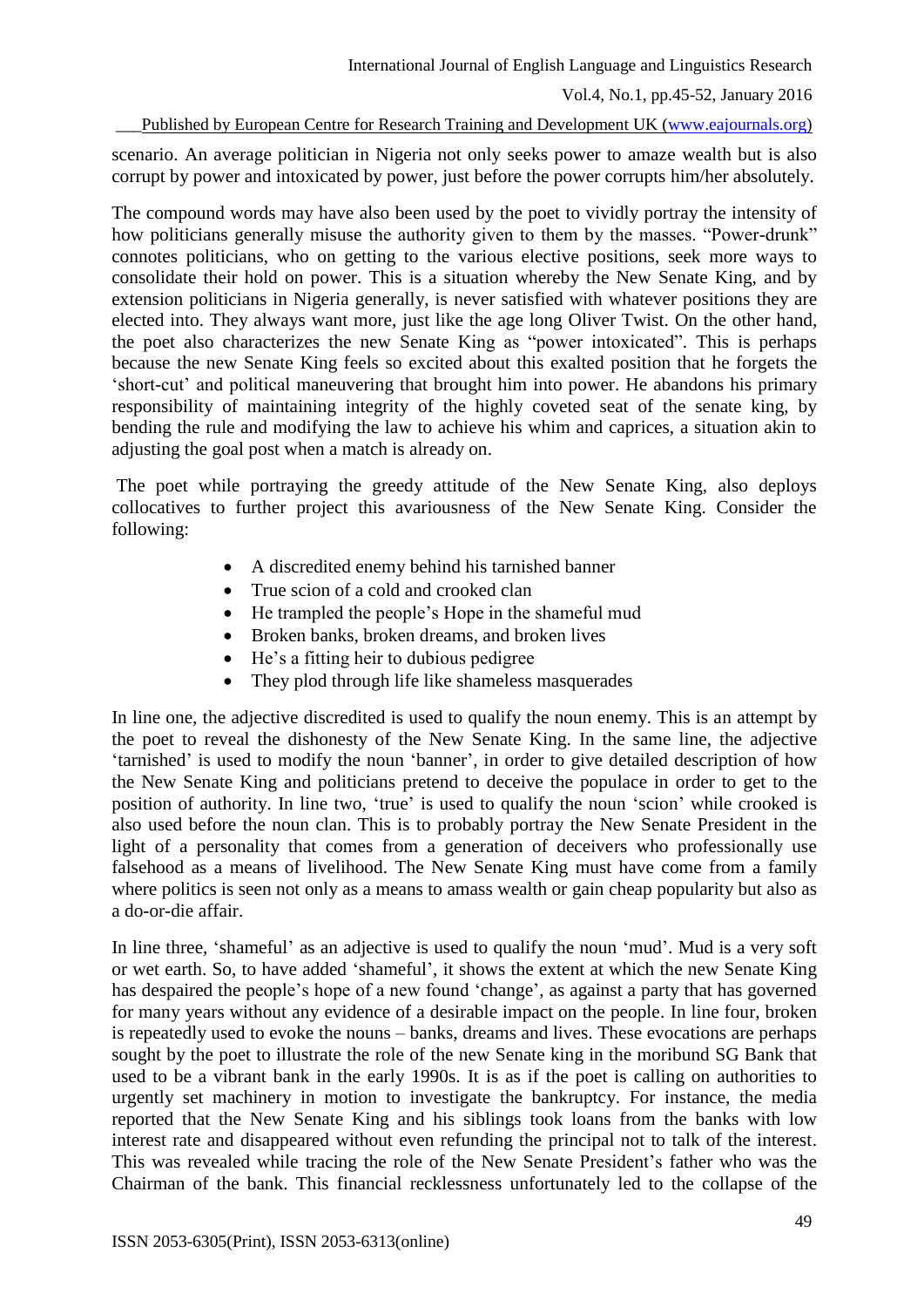Vol.4, No.1, pp.45-52, January 2016

#### Published by European Centre for Research Training and Development UK [\(www.eajournals.org\)](http://www.eajournals.org/)

bank. The poet, thus liking the New Senate King to a sitting heir traceable only to a clan, which has fraud, deceit and dubiousness run in their vein. The adjective 'shameless' is used beside the noun 'masquerade'. This is also significant. Literally, a masquerade is a dignified personality in the Yoruba cult as it is believed that ancestral spirit is hidden under the mask. In this poem, politicians are portrayed as a masquerade that hides its identity because it lacks integrity and conscience and it is afraid to publicly show his shameless face. This aptly describes the New Senate King who runs from one party to the other, perhaps hoping to get a soft landing, where looting, pilfering and impunity would be the order of the day. Unfortunately, he got it wrong in his latest party, as the party is found out to be highly disciplined and responsible. In the wake of a dashed hope, he had no other choice than to hide his face in shame, just like the masquerade.

There are a lot of foregrounded lexical items in the poem that attest to this. Examples include:

- $\bullet$  "integrity" is visibly missing in his diction of deceit
- **PDP** in the morning; **Labour** at noon, **APC** at night
- And WE THE PEOPLE are the absent factor

In the first line, "integrity" is foregrounded. This is achieved by the introduction of inverted commas. It can be argued that this is meant to catch the attention of the readers who already conceive the idea that 'integrity' is missing in the dictionary of the New Senate King. For instance, the people know that politicians in Nigeria use all forms of rhetorical strategies to manipulate the electorates into voting them into power. No sooner they achieve their intention than they renege in their promises. The new Senate king can be likened to the charlatans that Paul says "read the scriptures but unable to come to the knowledge of truth". (KJV, 2Timothy 3: 7). In line two, the acronyms of the political parties are given prominence by organising them in bold letters. The acronyms of the political parties are arranged in such a way that reflects how the new Senate king jumps from one political party to the other. He lacks the wherewithal to stay with his political party in the face of defeat. In line three, "AND WE THE PEOPLE" is given prominence by the virtue of the fact that it is written in capital letters. This is used to call the attention of the readers to the plight of the masses that are usually at the receiving end of bad policies made by their so-called representatives.

The poet also makes use of some figurative devices in order to attest to the questionable character of the New Senate King. Examples of include:

- He stabbed noble Faith and Trust in the back
- Wind-vane politicians with multiple tongues
- Behold the people ask: Who will save us from our prostitutes in power?
- They plod through life like shameless masquerades
- Our rulers stink like festering corpses
- They tilt the till to their bottomless pocket And cripple the nation with their ruinous pocket

Line one is a metaphorical statement that attempts to show the true character of the New Senate King who defected from a defeated political party to the now ruling baby. As characteristic of him, on getting to the Senate House, he colluded with members of his former party, in a marriage of strange-bird fellows, to become the New Senate King. The poet metaphorically represents how the New Senate King hurt the confidence and trust reposed in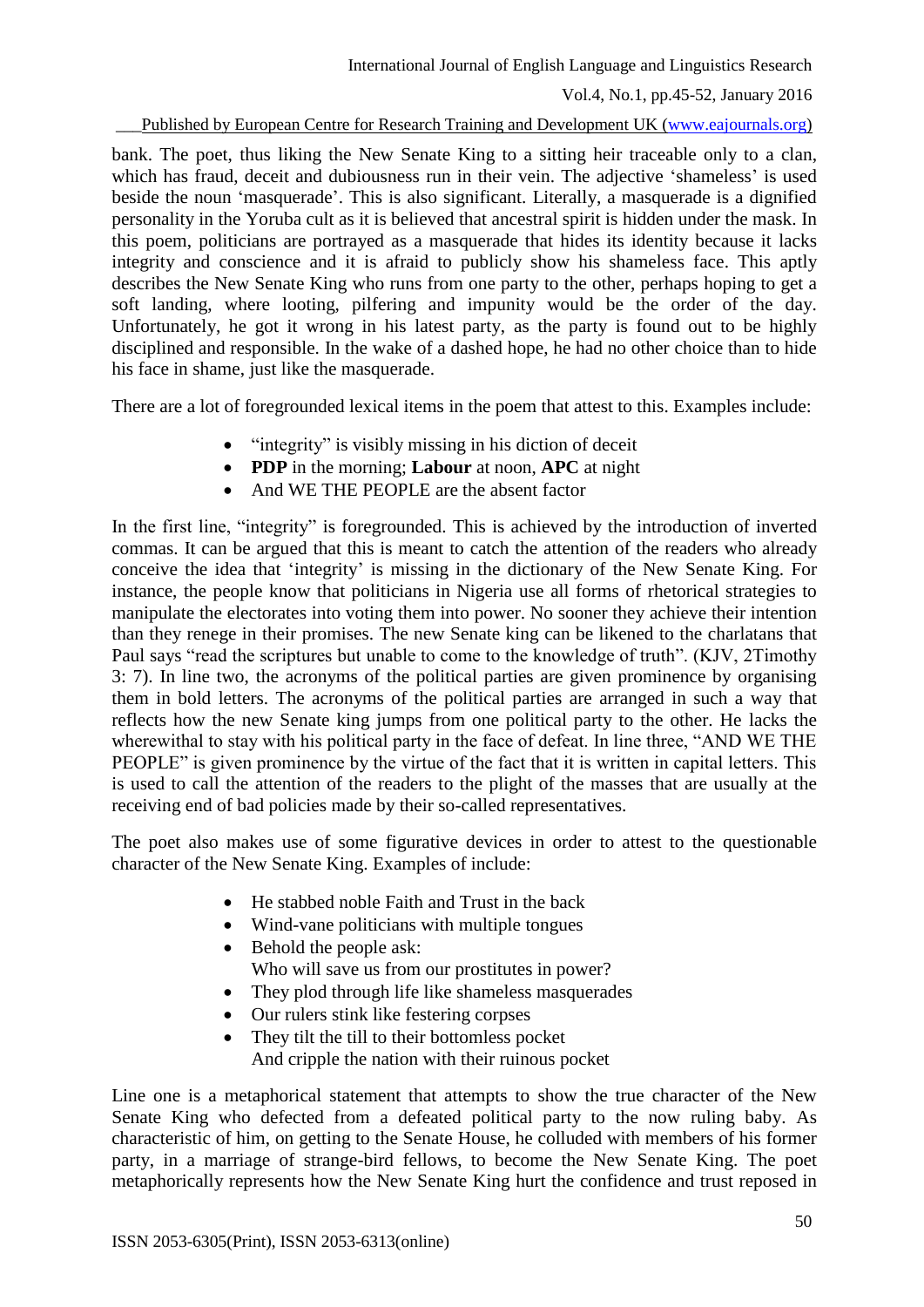Vol.4, No.1, pp.45-52, January 2016

Published by European Centre for Research Training and Development UK [\(www.eajournals.org\)](http://www.eajournals.org/)

him as Nigerian Senator. This is nothing but the definition of a traitor who only wants to realize inordinate ambition by all means. Line two is a combination of metaphor and exaggeration. For instance, the use of wind-vane and multiple tongues is an attempt to create an image of politicians that can never be predicted, while the use of "multiple tongues" is an exaggeration portraying political prostitution. In Nigeria, politicians promise the populace a good welfare package before election only to rescind when they get to their respective positions of authority. As such, it can be said that this set of politicians possess multiple tongues. Line three is a rhetorical question to which the populace should find an answer themselves. The people hope for salvation from the political prostitutes under the umbrella of a good party but become perplexed when they started to trade one political party for the other.

Line four is a simile confirming the fact that politicians in Nigeria walk through life without any bit of integrity. Notwithstanding, masquerades being feared and respected in the society, these Nigerian politicians are compared to shameless masquerades that lack respect, prestige and fear. No wonder the poet sees politicians as beings, stinking like festering corpses. In his view, they have harbored all forms of corrupt behaviours to the extent that they are now stinking. The last lines can be said to be personification. Literally, the nation does not have legs that can be crippled. As such, the poet must have used the figurative expression to illustrate the extent to which the politicians have continued to keep the nation's money into their bottomless pocket thereby grounding the entire country to a halt. Bottomless pocket is used to represent the insatiable lust of our politicians for wealth. Their bottom pocket is every ready to accommodate as many loot of public funds as possible.

## **CONCLUSION**

Our preoccupation, so far, has been to undertake the socio-stylistic analysis of Niyi Osundare's "Blues for the Senate King". In the course of the paper, we provided some definitions of stylistics and also examined some levels of language analysis that can be applied to the analysis of literary texts. These levels of language analysis (Graphology, Phonology, Lexico-Semantic features and Morphology) were explained and later applied to the analysis of the poem. Our analysis also includes highlighting the various ways through which the poet communicates his message to the audience. Through his peculiar use of language, the poet, Niyi Osundare, portrays the New Senate King's insatiable lust for power and materials things. The poet employs the use of compound words, figurative expressions like simile, metaphor, personification and hyperbole, foregrounding, collocatives etc. Finally, it is important to state that Niyi Osundare in this poem has successfully satirized the greedy attitude of Nigerian political elite.

## **REFERENCES**

Abrams, M.H.. (1981): *A Glossary of Literary Terms.* New York: Holt, Rinehart and Winston.

Bamikunle, A (1991) 'Literature as a Historical Process: A Study of Tanure Ojaide's *Labyrinths of the Delta.'*